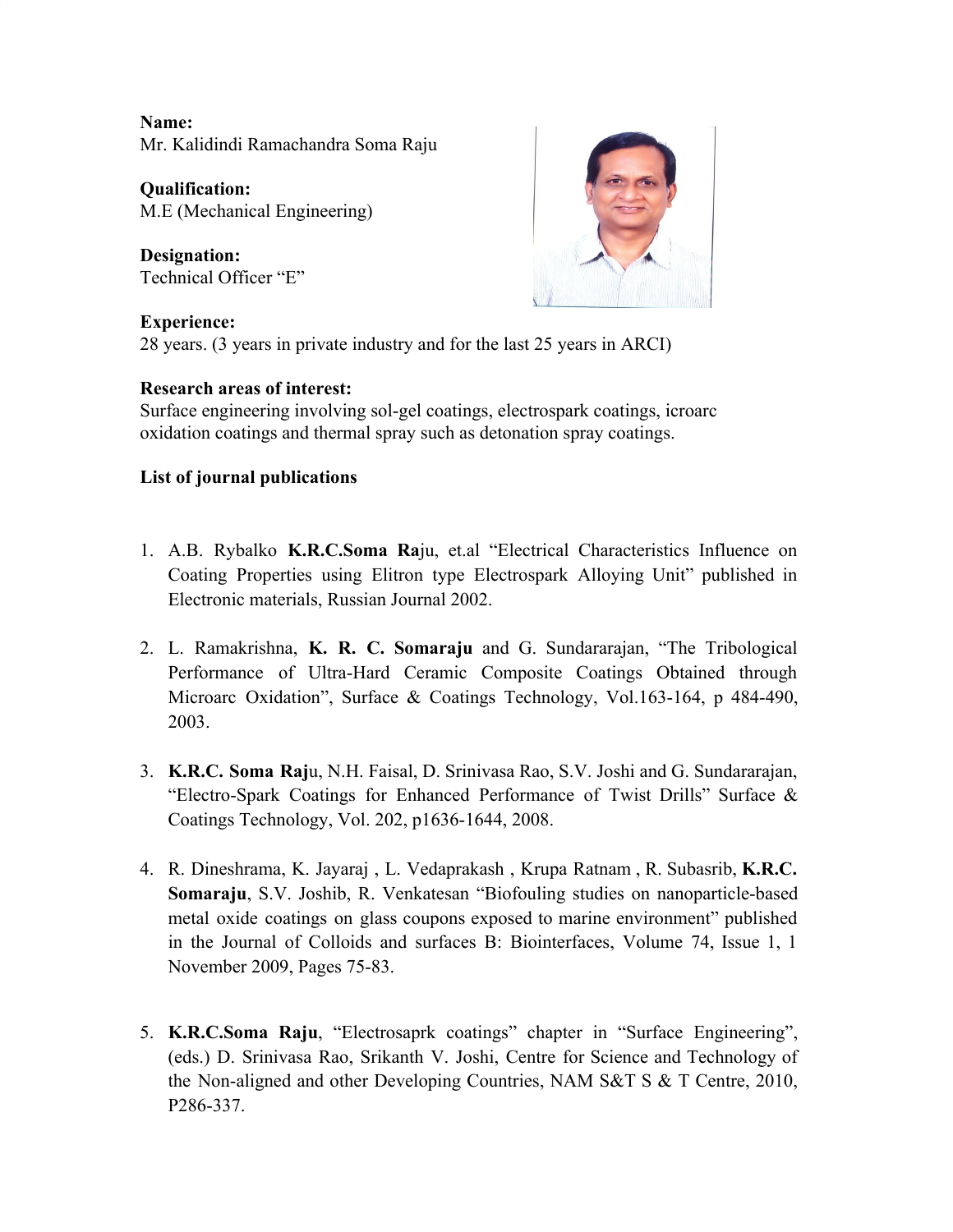- 6. Gururaj S.T., R. Subasri, **K.R.C. Soma Raju** and G. Padmanabham**,** "Effect of Plasma pretreatment on adhesion and mechanical properties of UV-curable coatings on Plastics" Applied Surface Science 257 (2011) 4360–4364.
- 7. R. Subasri, C.S. Madhav, **K.R.C. Somaraju** and G. Padmanabham, "Decorative Hydrophobic Sol-gel Coatings densified using near-infrared radiation, Surface & Coatings Technology 206(2012) 2417-2421.
- 8. **K.R.C. Soma Raju**, L. Sowntharya, S. Lavanya and R. Subasri (2012) "Effect of plasma pretreatment on adhesion and mechanical properties of sol-gel nanocomposite coatings on polycarbonate", Composite Interfaces, 19:3-4, 259-270.
- 9. N. Kumar, A. Jyothirmayi, **K.R.C.Soma Raju**, R. Subasri. "Effect of functional groups (methyl, phenyl) on organic-inorganic hybrid sol-gel silica coatings on surface modified SS 316". Ceramics International 38 (2012) 6565-6572.
- 10. L. Sowntharya, G. Ravi Chandra, **K.R.C. Soma Raju**, R. Subasri. "Effect of addition of surface modified nanosilica into silica-zirconia hybrid sol-gel matrix". Ceramics International 39 (2013) 4245-4252.
- 11. K. Jeevajothi, R.Subasri, **K.R.C.Soma R**aju, "Transparent, non-fluorinated, hydrophobic silica coatings with improved mechanical properties", Ceramics International 39 (2013) 2111–2116.
- 12. N. Kumar, A. Jyothirmayi, **K. R. C. Soma Raju**, V. Uma and **R. Subasri** (2013): One Step Anodization/Sol-Gel deposition of Ce3+-doped silica-zirconia Self-Healing Coating on Aluminum, ISRN Corrosion, article id 424805, 8 pages, http://dx.doi.org/10.1155/2013/424805ISRN Corrosion, Published
- 13. R. Subasri**,** G. Reethika and **K.R.C. Soma Raju** (2013): Multifunctional Sol-Gel Coatings for Protection of Wood, Wood Material Science and Engineering (in press), 8(4), (2013) 226-233 DOI: 10.1080/17480272.2013.834967, ttp://dx.doi.org/10.1080/17480272.2013.834967.
- 14. **K.R.C. Soma Raju** and R. Subasri, "Sol-Gel Nanocomposite Hard Coatings" chapter in "Anti-Abrasive Nanocoatings: Current and future applications", edited by Mahmood Aliofkhazraei, Woodhead Publishing Limited preparing for Chandos publishing, TBAC Business Centre, Avenue 4, Station Lane, Witney, Oxford OX28 4BN. Published in 2015, p 105-132..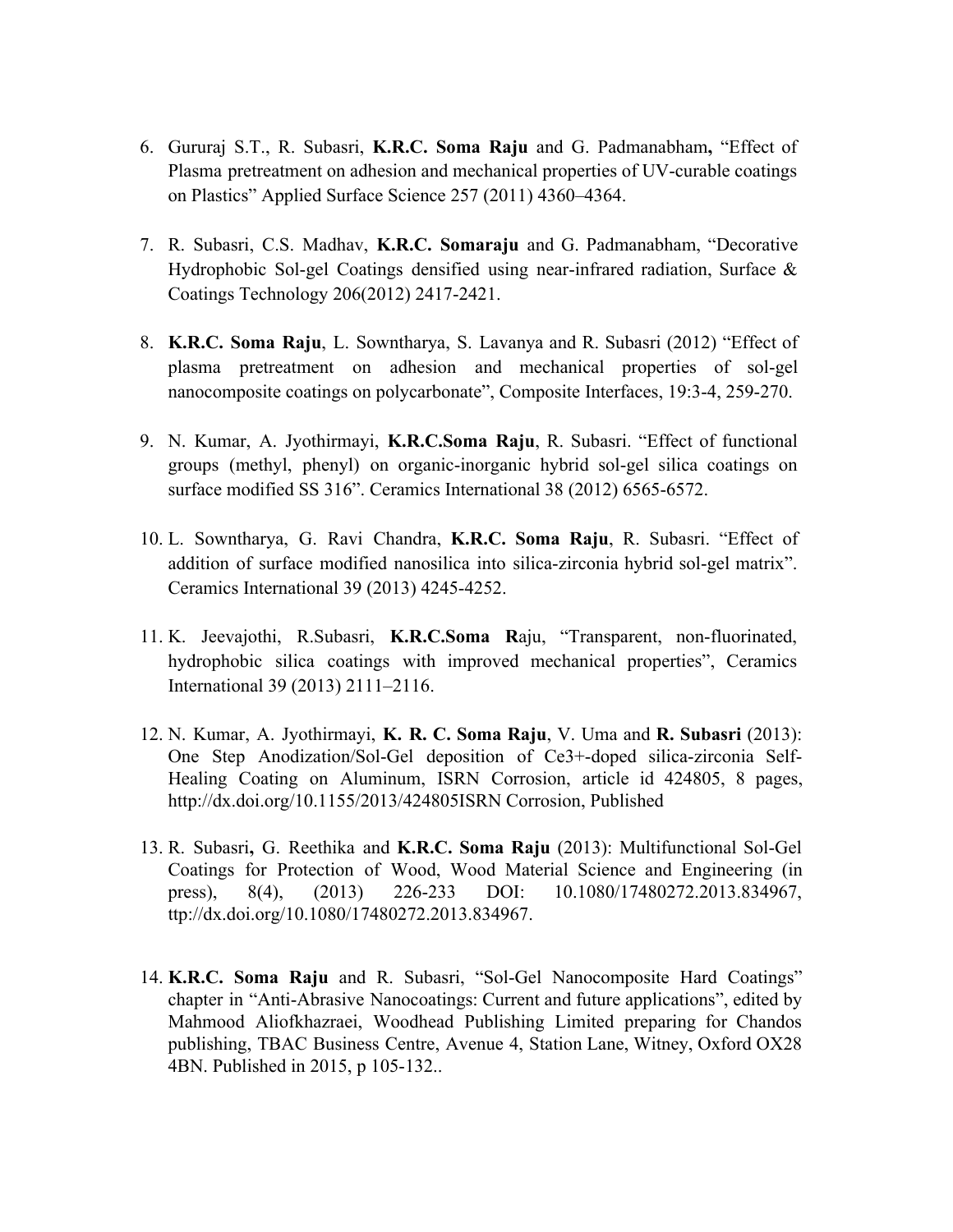- 15. Priya A. Mathews, **Soma Raju R.C. Kalidindi**, Sanjay Bhardwaj and Raghavan , Subasri "Sol-Gel Functional Coatings for Solar Thermal Applications: A Review of Recent Patent Literature", *Recent Patents on Materials Science* 2013, Bentham Science Publishers, Vol6, No 3, 195-213.
- 16. R. Subasri, **K.R.C. Soma Raju,** D.S. Reddy, Neha Y. Hebalkar, G. Padmanabham, "Sol-gel Derived Solar Selective Coatings on SS 321 Substrates for Solar Thermal Applications", Thin Solid Films 598 (2016) 46-53.
- 17. **K.R.C. Soma Raju**, R. Subasri, "Sol-Gel Nanocomposite Coatings for Solar Thermal Applications" invited review article in a special issue on Nanotechnology for Sustainable Energy of Nanotech Insights brought by CKMNT, Hyderabad, volume 7, July and October 2016, P29-32.
- 18. Swapnil H. Adsul, **K. R. C. Soma Raju**, B. V. Sarada, Shirish H. Sonawane, R. Subasri "Evaluation of self-healing properties of inhibitor loaded nanoclay-based anticorrosive coatings on magnesium alloy AZ91D" Journal of Magnesium and Alloys 6 (2018) 299-308.
- 19. R. Subasri, **K.R.C. Soma Raju**, and K. Samba Sivudu, "Applications of Sol-Gel Coatings: Past, Present and Future" a book chapter for Handbook of Mod. Coating Tech.: Apps, V4, Elsevier publishers-Accepted for publication 2018.
- 20. N.V. Gaponenko, P.A. Kholov, K.S. Sukalin, Т.Ф. Raichenok, S.A. Tikhomirov, R. Subasri, **K.R.S. Soma Raju**, A.V. Mudriy, "Optical properties of multilayered film structures BaTiO3 / SiO2, synthesized by sol-gel method" DOKLADY BGUIR (Physics of Solid State) 61, (2019) 397–401.A Russian Journal.
- 21. R. Subasri, **K.R.C. Soma Raju**, D.S. Reddy, A. Jyothirmayi, Vijaykumar S. Ijeri, Om Prakash, Stephen P. Gaydos, Environmental friendly Zn-Al Layered Double Hydroxide (LDH) based Sol-Gel Corrosion Protection Coatings on AA 2024-T3, J. Coat Technol. Res. (Accepted)
- 22. R. Subasri, D. S. Reddy, **K. R.C. Soma Raju**, K. S. Rao, P. Kholov, N. Gaponenko, "Sol-Gel Derived Ba/SrTiO<sub>3</sub>-MgF<sub>2</sub> Solar Control Coating Stack on Glass for Architectural and Automobile Applications", Special issue of Research on Chemical Intermediates (2019)- accepted

#### **List of patents**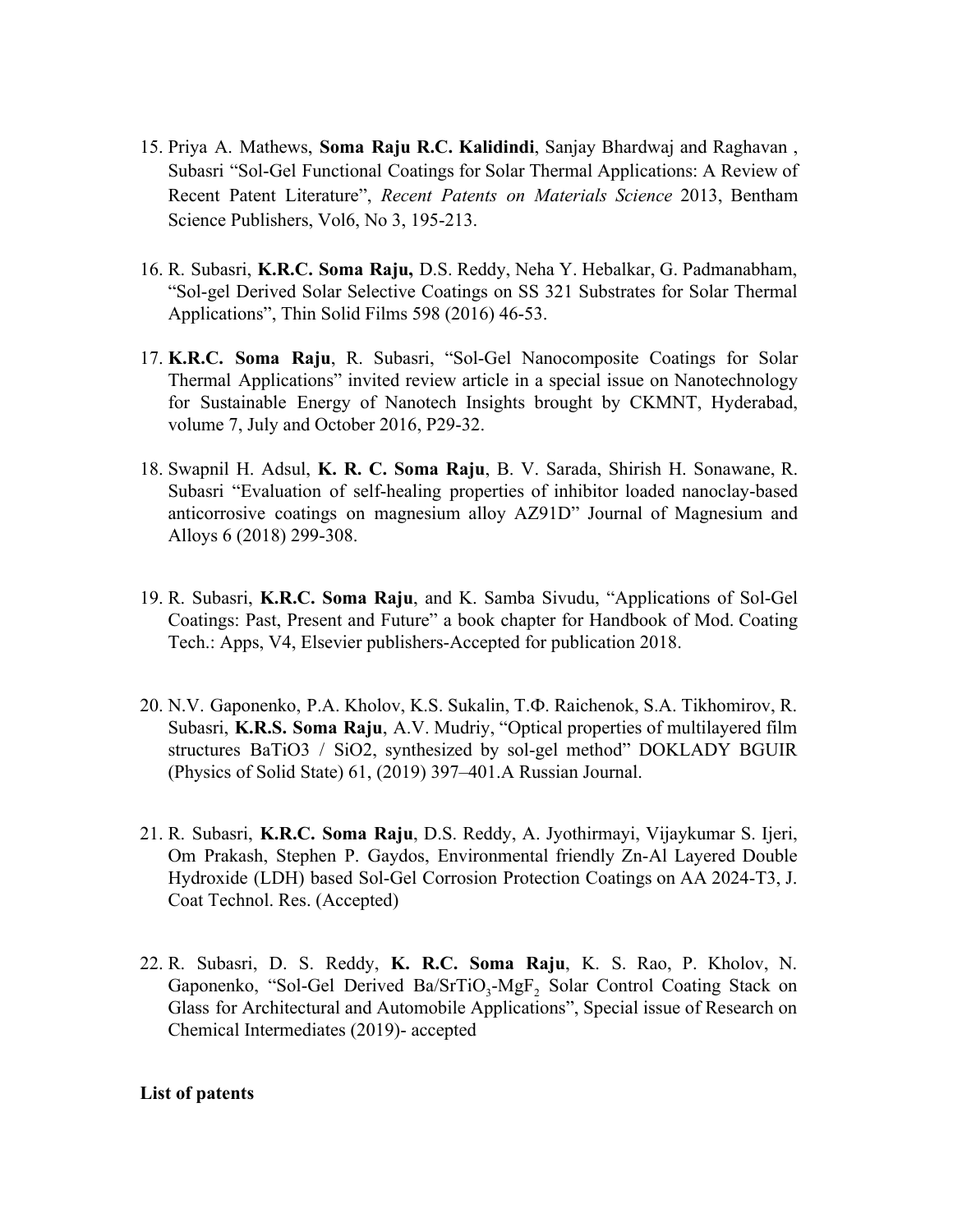1. **"**A Device for controlling the On and Off time of the metal oxide semiconductor field effect transistor (Mosfet), a device for spark coating the surfaces of metal work piece incorporating the said control device and a method of coating metal surfaces using the said device."

Patent number: 1610/DEL/2005 Date: 21-06-2005 Indian

**K.R.C. Soma Raju**, Ch. Sambasiva Rao, Ribaalko Alexander Vasilyevich

2. "Device for controlling the on & off time of the metal oxide semiconductor field effect transistor (Mosfet), a device for spark coating the surfaces of metal work piece incorporating the said control device and a method of coating metal surfaces using the said device."

#### **Granted as 2011/0290764 A1 on 01-12-2011US**

**K.R.C. Soma Raju**, Ch. Sambasiva Rao, Ribaalko Alexander Vasilyevich

3. "An Improved Composition for Coating Metallic Surfaces and a Process for Coating such surfaces using the Composition"

Patent Appl. number: 620/DEL/2010 Date: 17-3-2010 Indian **Granted as 290592 on 14/12/2017**

**Kalidindi Rama Chandra Soma Raju**, Raghavan Subasri, Adduru Jyothirmayi, Gadhe Padmanabham

4. "Improved Scratch And Abrasion Resistant Compositions For Coating Plastic Surfaces, A Process For Their Preparation And A Process For Coating Using The Compositions"

Patent Appl. number: 2427/DEL/2010 Date: 12-10-2010 Indian **Granted as 295221 on 28/03/2018**

Gururaj Telasang, **Kalidindi Rama Chandra Soma Raju**, Raghavan Subasri, Gadhe Padmanabham

5. "An improved abrasion resistant and hydrophobic composition for coating plastic surfaces and a process for its preparation" Patent number: 1278/ DEL/ 2011 Date: 02-05-2011 Indian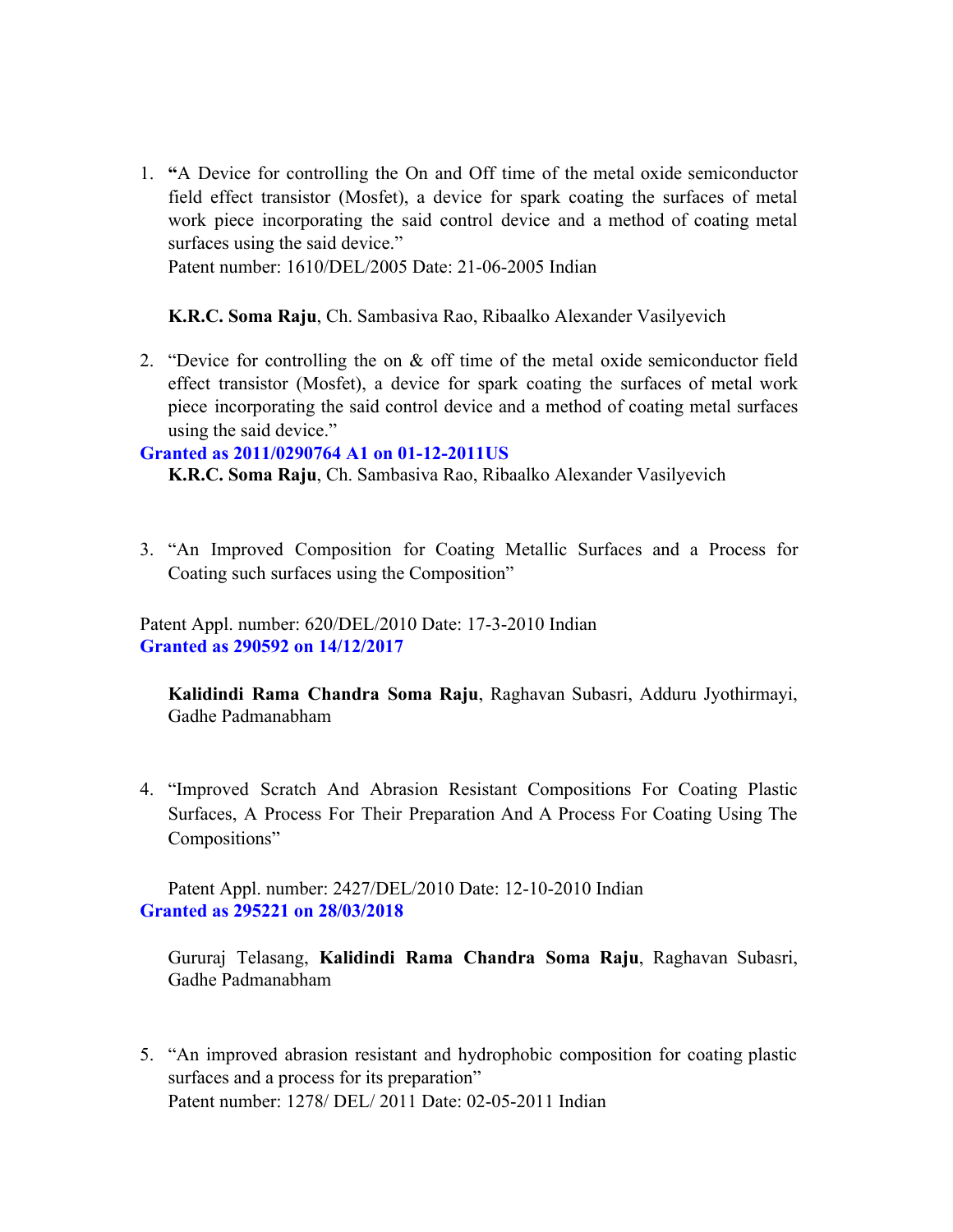**Kalidindi Rama Chandra Soma Raju**, Dendi Sreenivas Reddy, Raghavan Subasri, Gadhe Admanabham **Granted as 297072 on 24-05-18**

6. "An improved composition for solar selective coatings on metallic surfaces and a process for its preparation and a process for coating using the compositions"

Patent number: 3324/DEL/2011 Date: 22-11-2011 Indian

**Kalidindi Rama Chandra Soma Raju**, Dendi Sreenivas Reddy, Raghavan Subasri, Gadhe Admanabham

7. "An improved composition for coating anodizing metal surfaces and a process of coating the same"

Patent number: 1310/DEL/2013, Date: 3-5-2013 Indian

Raghavan Subasri, Nirmal Kumar, **Kalidindi Rama Chandra Soma Raju**, Venkateshwaran Uma

- 8. US Patent application titled "Sol-gel coating composition including corrosion inhibitor encapsulated layered metal phosphates and related process" US 15/431506 dtd 13-02-17 Vijaykumar S. Ijeri, Om Prakash, S. Gaydos, R. Subasri, **K.R.C. Soma Raju**, D.S. Reddy
- 9. US Patent application titled "Sol-gel coating compositions and related processes" US 15/231617 dtd 08-08-16 Vijaykumar S. Ijeri, Om Prakash, S. Gaydos, R. Subasri, **K.R.C. Soma Raju**, D.S. Reddy
- 10. US Patent application titled "Sol-gel coating compositions including corrosion-inhibitor encapsulated layered double hydroxides and related processes" US 15/231654 dtd 08-08-16 Vijaykumar S. Ijeri, Om Prakash, S. Gaydos, R. Subasri, **K.R.C. Soma Raju**, D.S. Reddy **Granted as US 10,246,593 B2 on 02-04-19 and EP 3272816 B1 on 02-01-19**
- 11. US Patent application titled "Corrosion inhibitor incorporated layered double hydroxide and sol-gel coating compositions and related processes" US 15/231668 dtd 08-08-16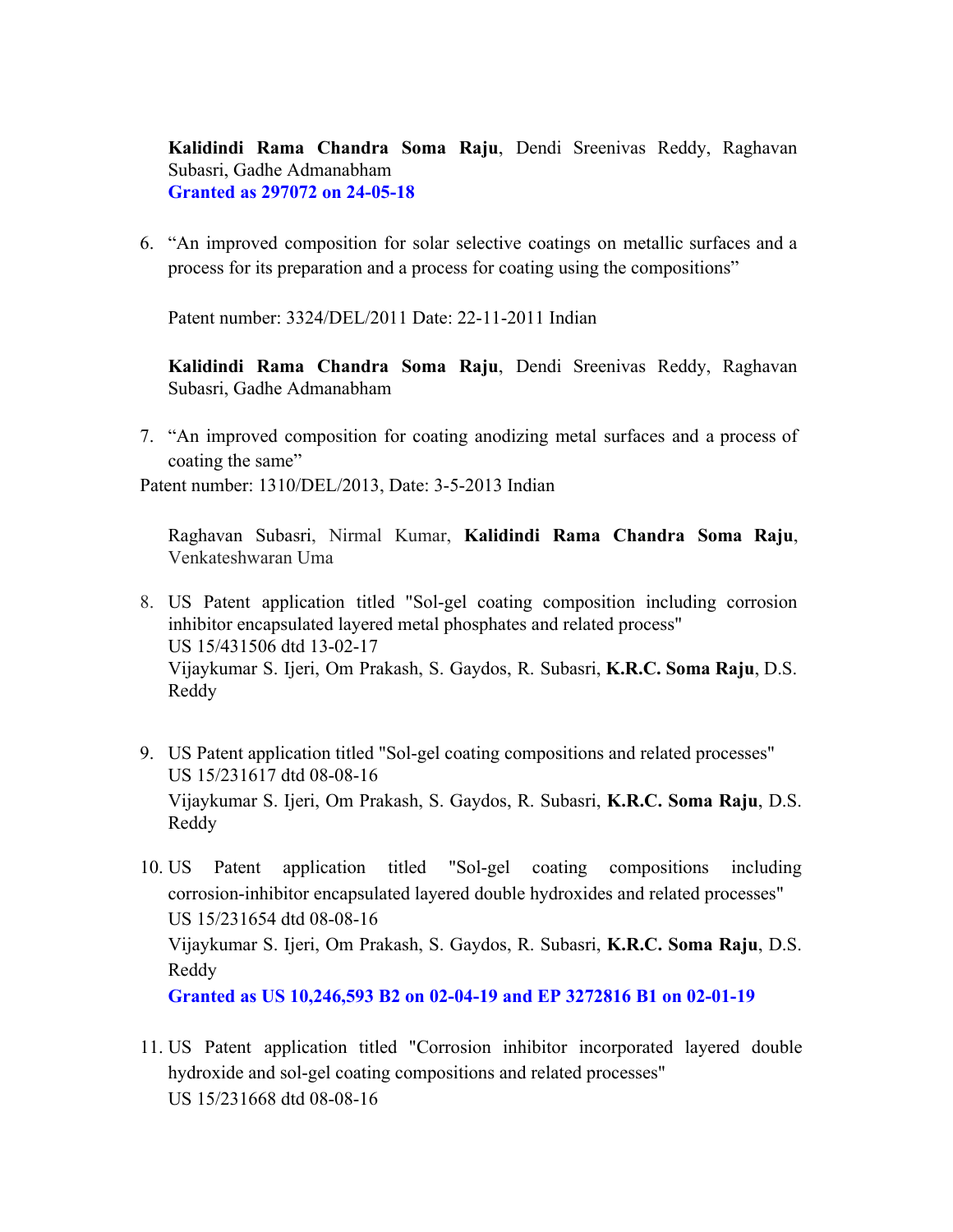Vijaykumar S. Ijeri, Om Prakash, S. Gaydos, R. Subasri, **K.R.C. Soma Raju**, D.S. Reddy

**Granted as US 10,246,594 B2 on 02-04-19**

- 12. Indian patent application titled "Antimicrobial aqueous based sol-gel composition for coating on substrate and process of preparing the same" Filed as 201811033620 on 06-09-18 D.S. Reddy, **K.R.C. Soma Raju**, R. Subasri.
- 13. Indian patent application titled "Process for preparing durable solar control coatings on glass substrates" filed as 201811024034 dtd 27-06-18 R. Subasri. D.S. Reddy, **K.R.C. Soma Raju**, K.S. Rao.

## **Conference presentations and publication in proceedings**

- 1. Debajyothi Sen, **K. R. C. Somaraju**, D. Srinivasa Rao and G. Sundararajan, "Influence of FEP Additions on the Properties of WC-Co Coatings Obtained by Detonation Spray Coating", Proceedings of Surface Modifications Technologies SMT-XIII, (eds.) T S Sudarshan, K A Khor and M Jeandin, Singapore, p 71-81, 1999.
- 2. G D. Srinivasa Rao, Debajyothi Sen, **K. R. C. Somaraju**, S Ravi Kumar, N. Ravi and G. Sundararajan, "The Influence of Powder Particle Velocity and Temperature on the Properties of Cr3C2-25 NiCr Coating Obtained by Detonation–Gun", Proceedings of the15th International Thermal Spray Conference, France, p 385-393, 1998
- 3. G. Sundararajan, D. Srinivasa Rao, Debajyothi Sen and **K. R. C. Somaraju**, "Tribological Behaviour of Thermal Sprayed Coatings", Proceedings of Surface Modification Technologies XI, (eds.) T S Sudarshan, K A Khor and M Jeandin, France, p 872-886, 1998
- 4. G. Sundararajan, **K. R. C. Somaraju**, and D. Srinivasa Rao, "The Prospects for the Development of High Performance Alumina Coatings using Detonation Gun Technique", Proceedings of Surface Modification Technologies X, (eds.) T S Sudarshan, K A Khor and M Jeandin, Singapore, p 369-384, 1997.
- 5. **K. R. C. Somaraju**, D. Srinivasa Rao, G. Sivakumar, Debajyothi Sen, G. V. Narasimha Rao and G. Sundararajan, "The Influence of Powder Characteristics on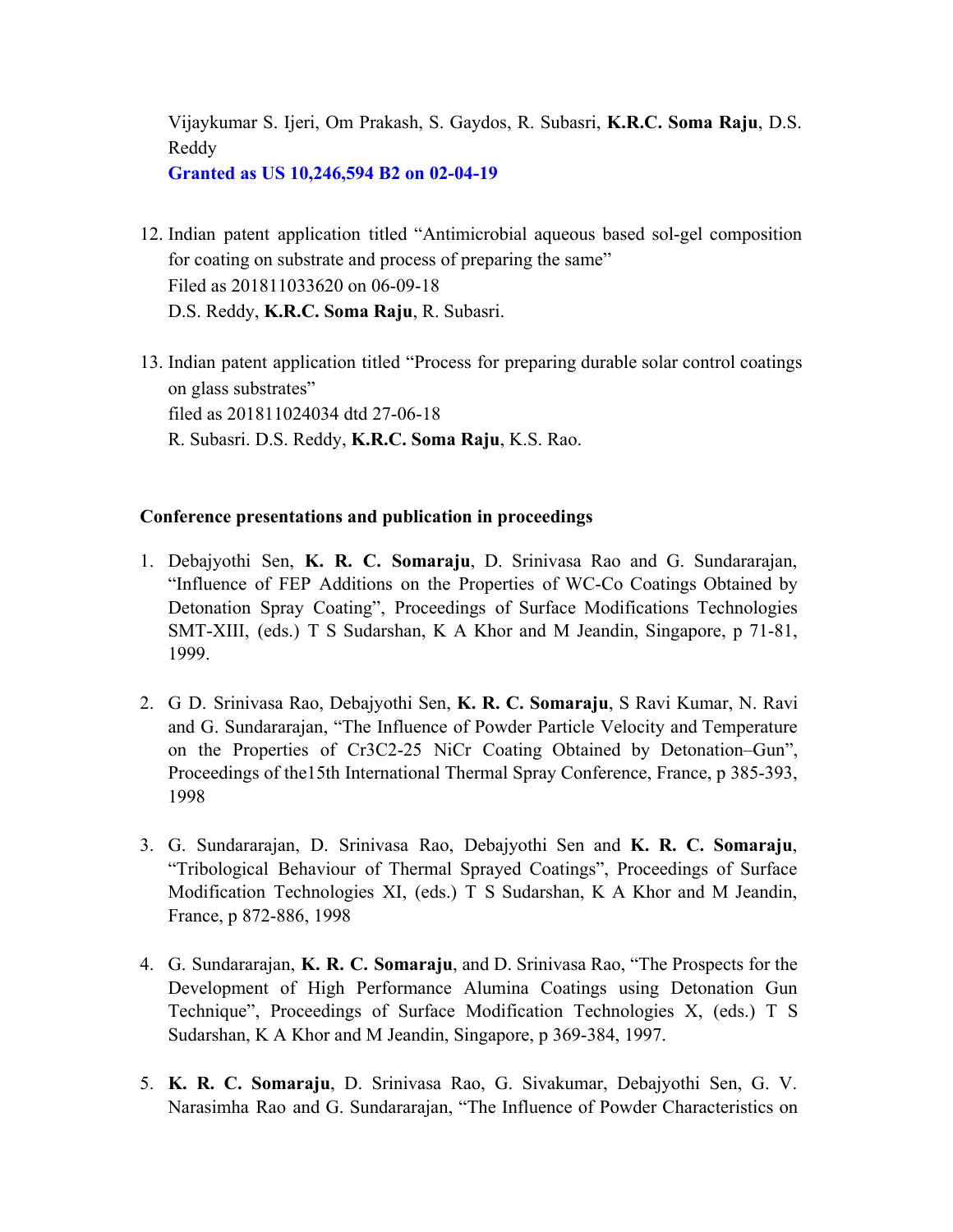the Properties of Detonation Sprayed Cr3C2-25NiCr Coatings", Proceedings of 2nd International Thermal Spray Conference (ITSC), (eds.) CC Berndt , p 309-315, 2000.

- 6. P Saravanan, **K. R. C. Somaraju**, D. Srinivasa Rao, V Selvarajan, Shrikant V. Joshi and G. Sundararajan, "A Comparative Study of the Performance of Two Diverse Detonation Spray Systems", Proceedings of Surface Modifications Technologies SMT-XIII, (eds.) T S Sudarshan, K A Khor and M Jeandin, Singapore, p 195-205, 1999.
- 7. **K.R.C.Soma Raju** "Electrospark Coatings" presented at a 6 day workshop SERC School on Surface engineering and published in a volume Surface Engineering: Process and Applications, 2003 at ARCI, Hyderabad.
- 8. **K.R.C.Soma Raju** "Fundamentals and Applications of Electrospark Coatings" presented at a 3 day national workshop on "Surface modification & its Applications in Industry-Surfmod" Organized by Dept. of Mechanical Engg. Muffakkam Jah College of Engg. & Tech. Hyderabad and published in proceedings, 2003.
- 9. **K.R.C.Soma Raju** "Principles and Applications of ESC technology" delivered at SERC-NAM-School on Surface Engineering July 2005 organised by ARCI, Hyderabad.
- 10. **K.R.C.Soma Raju**, G.Sundararajan et.al "Wear Performance of Hardfacing Materials Deposited Using ESC Technique" delivered at IIT-NMD-ATM 2005, conducted by Indian Institute of Metals, Chennai.
- 11. **K.R.C. Somaraju**, R. Subasri, A. Jyothirmayi, T. Gururaj, G. Padmanabham "UV-Curable Primer-cum-Paint System for Mild Steels based on Sol-Gel Coating Technology" Mobility Congress 2009, Society for Automotive Engineers SAEINDIA, 13-15 Dec. 2009, Chennai.
- 12. **K.R.C. Somaraju**, A. Jyothirmayi, D.S. Reddy, R. Subasri and G. Padmanabham, "Investigations on Mechanical and Corrosion Protection Properties of Hybrid Sol-Gel Coatings on J4 Grade Stainless Steels", International Conference on Advanced Ceramics SGPAC-2009, IGCAR, Kalpakkam, Chennai, Oct. 11-14, 2009. P244-247, Proceedings of the processing for advanced ceramics.
- 13. **K.R.C. Soma Raju**, A. Jyothirmayi, L. Rama Krishna and R. Subasri, Corrosion Behaviour of Anodized and Sol-Gel Duplex Coatings on Aluminum**,** International Conference & Exhibition on Corrosion CORCON 2015, organized by NACE